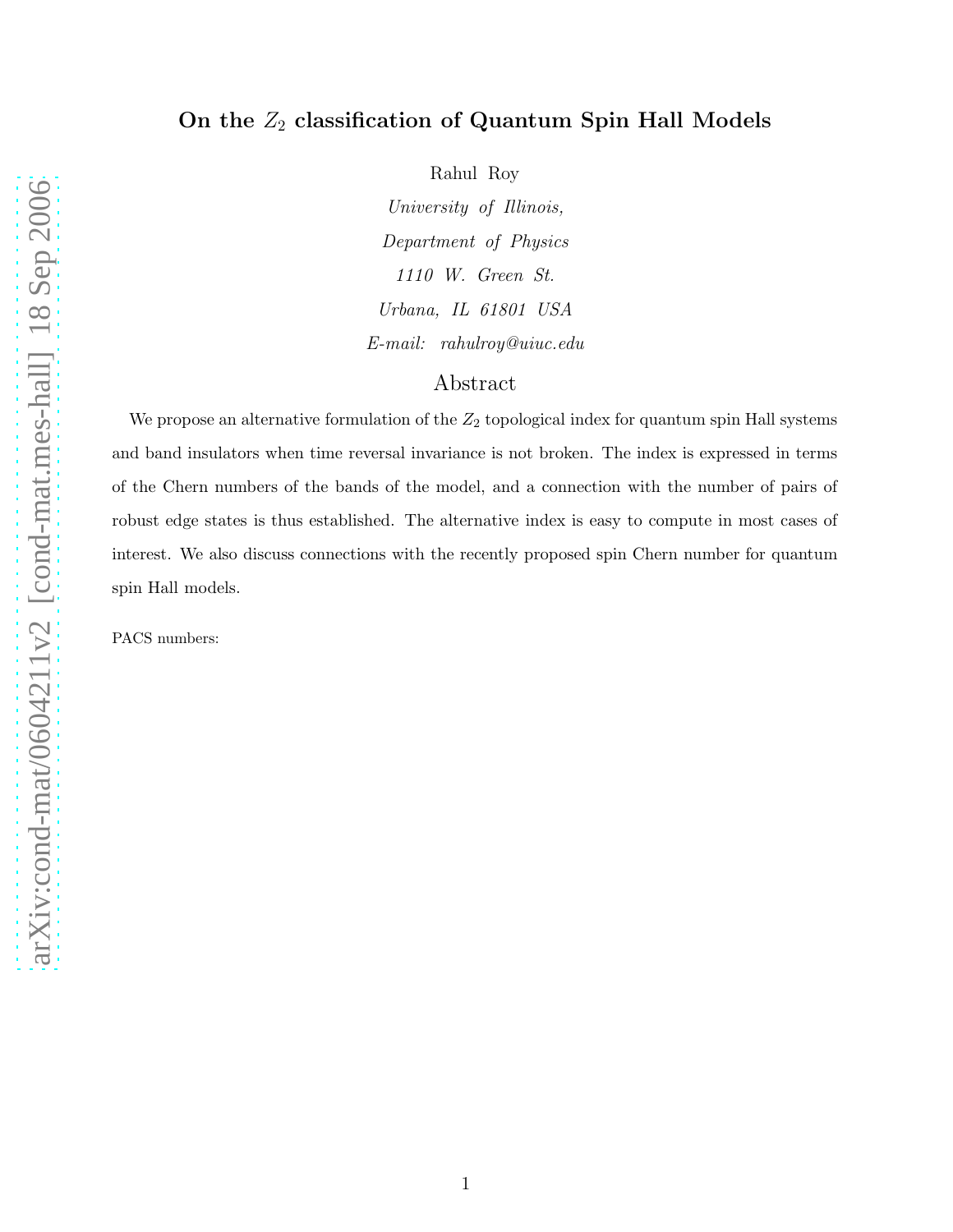Two dimensional models with time reversal symmetry where momentum space topology leads to quantized spin Hall responses to external electric fields have recently been proposed in the presence of Landau levels arising due to a strain gradient [\[1](#page-5-0)] and in graphene and other systems [\[2](#page-5-1), [3,](#page-5-2) [4](#page-5-3)]. Kane and Mele [\[5\]](#page-6-0) have recently introduced a  $Z_2$  classification for these quantum spin Hall models motivated by the observation that two time reversed pairs of edge states could scatter with each other and localize but the same cannot be said of a single pair of edge states. They point out that results from twisted real K theory [\[6](#page-6-1)] dictate the presence of a  $Z_2$  classification of spin Hall ground states and propose an index, I which counts the number of points in the Brillouin zone that belong to the "odd subspace" modulo two.

Though the formulation of the index is for a clean non-interacting system, the topological invariance suggests robustness of the edge modes of the system against small disorder and weak interactions, a fact that seems to be borne out by simulations [\[7\]](#page-6-2), though the gapless edge states are not stable to multiparticle scattering processes and strong interacions [\[8,](#page-6-3) [9\]](#page-6-4). Kane and Mele's index  $I$  can be evaluated by counting the number of complex zeros of the Pfaffian function  $P(k)$  given by

$$
P(k) = Pf[\langle u_i(\mathbf{k}) | \Theta | u_j(\mathbf{k}) \rangle]
$$

where  $\Theta$  is the time reversal operator and  $u_i, u_j$  are the occupied Bloch wavefunctions in momentum space. The index I is found by evaluating the winding of the phase of  $P(k)$ around a loop enclosing half the Brillouin zone such that only one of **k** and  $-k$  are enclosed for each  $k$ ,

$$
I = \frac{1}{2\pi i} \oint_C d\mathbf{k} . \nabla_\mathbf{k} \log(P(k))
$$

Here we propose an alternate  $Z_2$  index for time reversal invariant systems where the square of the time reversal operator is -1, which in the absence of disorder and interactions is related to the TKNN[\[10](#page-6-5)] numbers of the bands in the system. We are thus able to make a connection with the number of edge modes and gapless excitations in the system.

The Hall conductance of certain tightbinding lattice model is given by the sum of the Chern numbers of the filled bands in momentum space. If the bands touch, the bands may exchange Chern numbers but the total Chern number is conserved [\[11\]](#page-6-6). The Hall conductance is thus quantized as long as there is a gap in the excitation spectrum. This argument can be extended to non interacting systems by expressing the Hall conductance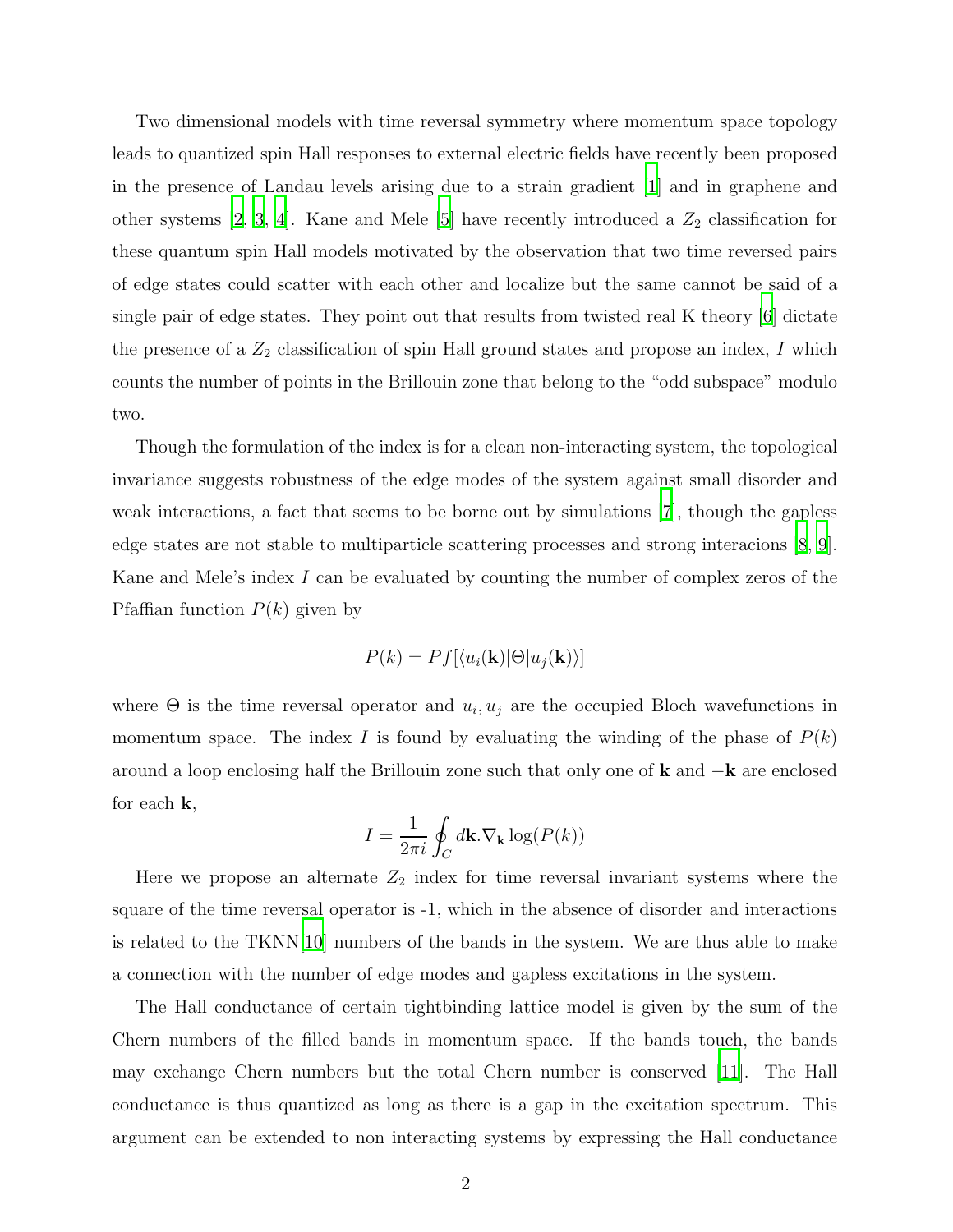as a Berry phase in the space of the parameters which can be used to specify generalized periodic boundary conditions [\[12\]](#page-6-7).

In systems with time reversal invariance, the bands come in time reversed pairs with opposite Chern numbers and the net Chern number is zero. In such systems the Hall conductance is zero, but a spin Hall response is possible. A number of recent lattice models have been proposed where a spin quantized response is obtained [\[2,](#page-5-1) [3,](#page-5-2) [4\]](#page-5-3). It turns out that these time reversed pairs of bands can exchange Chern numbers. However, there is a  $Z_2$ index which remains invariant under band mixing as long as the gap between the ground states and the excited states does not close. This is the main result of this paper.

The  $Z_2$  classification can be analysed in the general case when the ground state has  $2p$ filled bands (see Appendix). For simplicity, we shall restrict ourselves to the case when  $p = 1$ . A generic four band, time reversal invariant, tight binding Hamiltonian can be written in momentum space in the form  $[5]$ :

$$
H = \sum_{a=1}^{5} d_a \Gamma_a + \sum_{a (1)
$$

where the  $\Gamma_a$ 's are the matrices defined in [\[5](#page-6-0)] and the  $d_a$ 's and  $d_{ab}$ 's are symmetric and antisymmetric functions in momentum space as required by time reversal invariance. The ground state then consists of two bands which map onto each other under time reversal. The topology of the Brillouin zone for a two dimensional periodic lattice is that of a two dimensional torus. The bands form a rank two vector bundle on the torus. Time reversal symmetry leads to an involution on the torus, and on the fibre bundle, the bundle is thus "twisted" and can be classified using real K theory. They point out that results from twisted real K theory  $[6]$  dictate the presence of a  $Z_2$  classification of spin Hall ground states and propose an index, I which counts the number of points in the Brillouin zone that belong to the "odd subspace" modulo two.

Consider a two dimensional torus which we divide into five non overlapping regions A,B,C,D and E as shown in Fig. [1.](#page-3-0) We take A', B', C', D' and E' as regions slightly larger than these regions and study the transition matrices in the overlaps of these regions.

We are only interested in the topological distinctions between ground states that affect the spin Hall response and are connected to the number of edge modes in the system. Thus we are interested in properties associated with the curvature of the Berry phase. For our purposes, it is sufficient to study the set of vector bundles which are homotopic to the one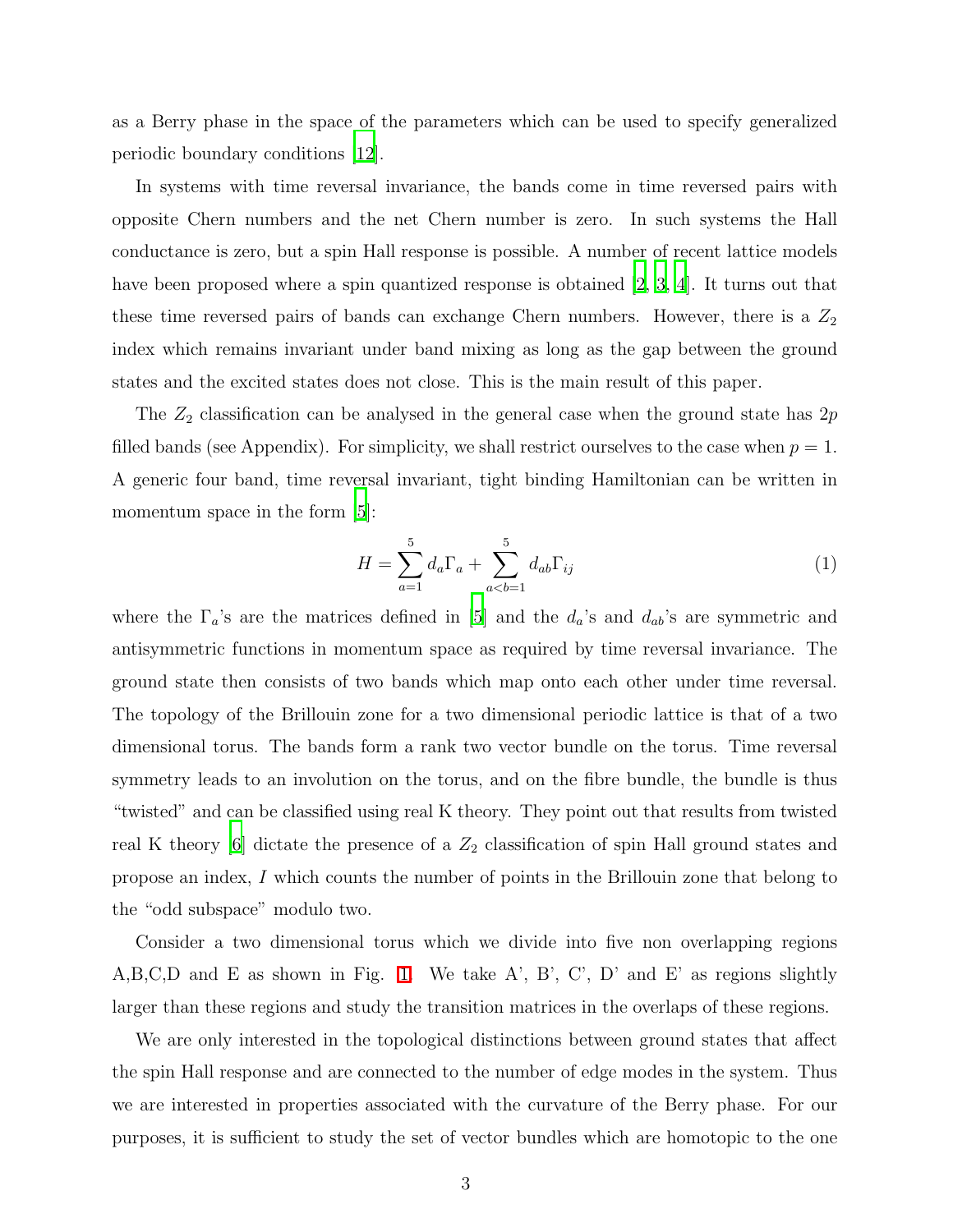

<span id="page-3-0"></span>FIG. 1: The two dimensional torus divided into five regions, A, B,C,D and E. The dashed curve marks the path along which we study the transition matrices

whose transition matrices across the regions, A', B' etc. differs from the identity only along the dashed line marked in the figure. We define the line bundles  $(1,0)^T$  and  $(0,1)^T$  on the two regions separated by the dashed curve, (namely the region E and everything outside ) such that the operation of time reversal on an arbitrary vector in these regions corresponds to the operator  $i\sigma_2 K_0 \phi$  where  $K_0$  is the complex conjugation operator and  $\phi$  is the involution operator that takes vectors at  $k$  to vectors at  $-k$ . We parametrize the dashed curve by the angle  $\phi \in S^1$ , (where  $S^1$  is the unit circle), which varies from 0 to  $2\pi$ . If we now write down the transition matrix  $U(\phi) \in U(2)$  in the form  $e^{i\alpha(\phi)I}e^{i\mathbf{n}(\phi).\sigma\omega(\phi)}$ , then time reversal invariance leads to the condition that

<span id="page-3-1"></span>
$$
U(\phi + \pi) = e^{-i\alpha(\phi)I} e^{i\mathbf{n}(\phi)\cdot\sigma\omega(\phi)}
$$
\n(2)

One can then show (see Appendix) that the set of maps that satisfy the above condition can be continuously transformed (along with a suitable gauge transformation) either to the constant map  $U(\phi) = I$  or to the map  $U(\phi) = e^{-i\frac{\pi}{2}I}e^{i(\phi + \frac{\pi}{2})\sigma_3}$  (see. When the bands are distinct, the Chern numbers of the bands correspond to the winding numbers of the diagonal elements. These then fall into two categories : when the bands carry even Chern numbers, the ground state is topologically equivalent, (i.e may be adiabatically continued) to the state with no edge modes and, when the bands carry odd Chern numbers, the ground state has atleast one pair of edge modes. In a recent paper [\[13](#page-6-8)] the connection between the bulk topology and gapless excitations at the edges in various systems is discussed.

A similar analysis can be carried out for the case when  $p \neq 1$  (see Appendix) Thus we are led to define an alternative index,  $E = 0$  for the first case and  $E = 1$  for the second.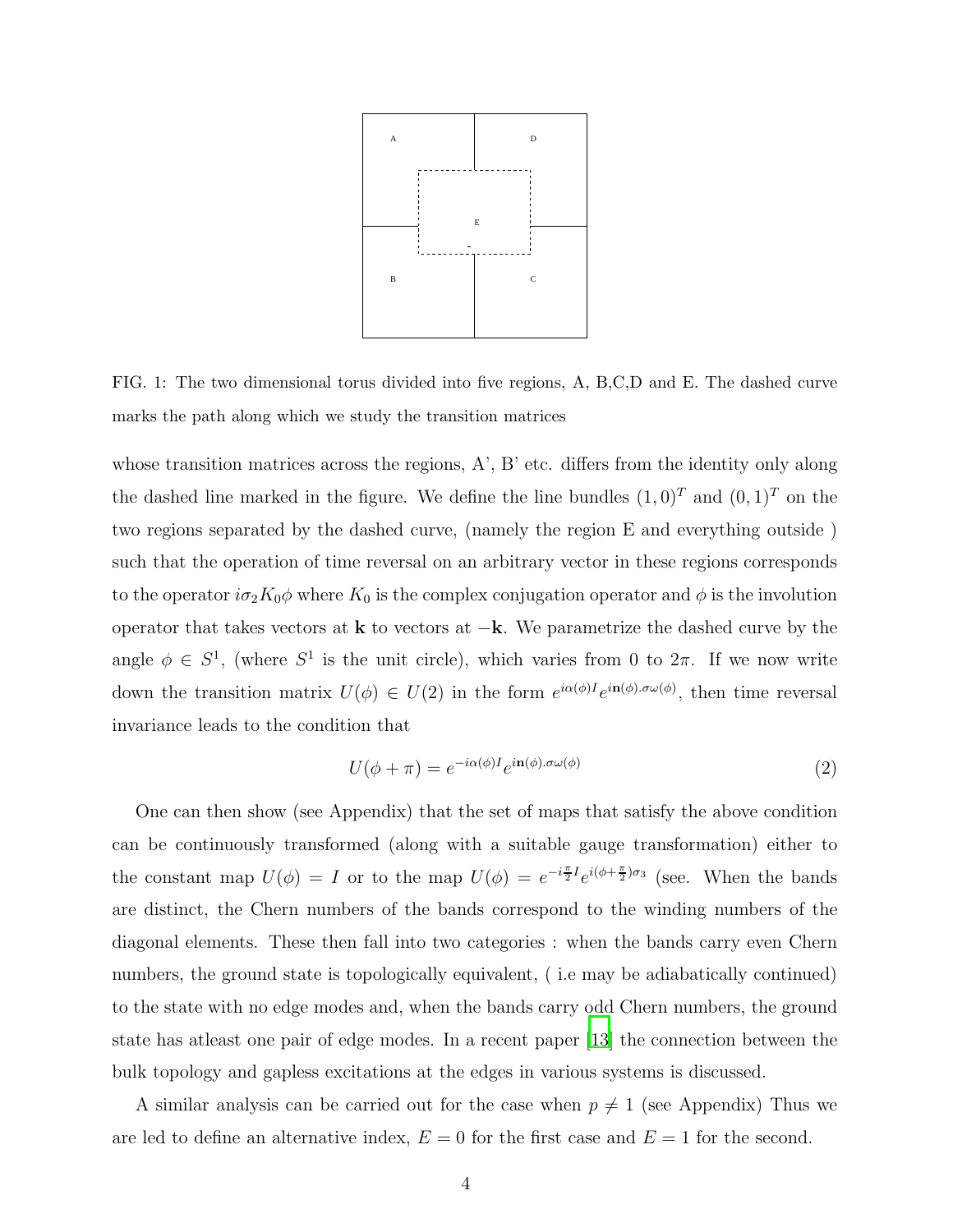If we then define

$$
C = \sum_{c_n > 0} c_n
$$

where n is the band index and  $c_n$  is the corresponding Chern number and the sum is taken over the set of bands which have positive Chern numbers, then

$$
E = C \mod 2 \tag{3}
$$

These results can also be understood from a band touching picture. Time reversal invariance dictates that when time reversed pairs of bands touch, they do so at an even number of points, and the Chern number exchange is always an even number. However, two sets of such bands, each with Chern numbers  $\pm 1$ , may touch with the Chern number of each band after the exchange being zero.

The extension of the TKNN[\[10](#page-6-5)] numbers to systems with interactions and disorder is usally done by expressing the Hall conductance of the bands in terms of the Chern numbers in the space of the parameters that determine generalized periodic boundary conditions. A spin Chern number has been recently proposed by extending this idea to spin quantum Hall systems[\[7](#page-6-2)]. Our analysis suggests that while this analysis is useful for the case when the Hamiltonian of the system can be derived from a Hamiltonian which has a pair of occupied bands whose Chern numbers are  $\pm 1$  in the ground state, (with the rest of the occupied bands having zero Chern number) it might fail when this is not the case.

## APPENDIX

Here we elaborate on the homotopy arguments for the transition functions for both single and multiple pairs of bands.

It follows from Eq.[\[2\]](#page-3-1) that if we write  $U(\phi)$  as a function  $e^{i\theta(\phi)I}g(\phi)$  with  $\theta(\phi) \in R$ ,  $g(\phi) \in$ SU(2) being continuous functions, they satisfy the condition  $\theta(\pi) = -\theta(\pi) + p\pi$ ,  $g(\pi) =$  $e^{-ip\pi I}g(0)$ . If p is even,  $g(p) = g(0)$  and since  $\pi_1(SU(2)) = 0$ , it follows that the transition function in this case can be continuously deformed to the constant function,  $U(\phi) = e^{\frac{-ip\pi}{2}}g(0)$ . When p is odd, then  $g(\pi) = -g(0)$  and thus  $g(\pi)$  and  $g(0)$  are always distinct elements for any value of  $g(0)$ . We can deform an arbitrary function  $g(\phi)$  which satisfies this condition to the particluar one,  $e^{\frac{-ip\phi}{2}}e^{i(\phi+\frac{\pi}{2})\sigma_3}$ . The constants for both cases can be eliminated by means of a gauge transformation.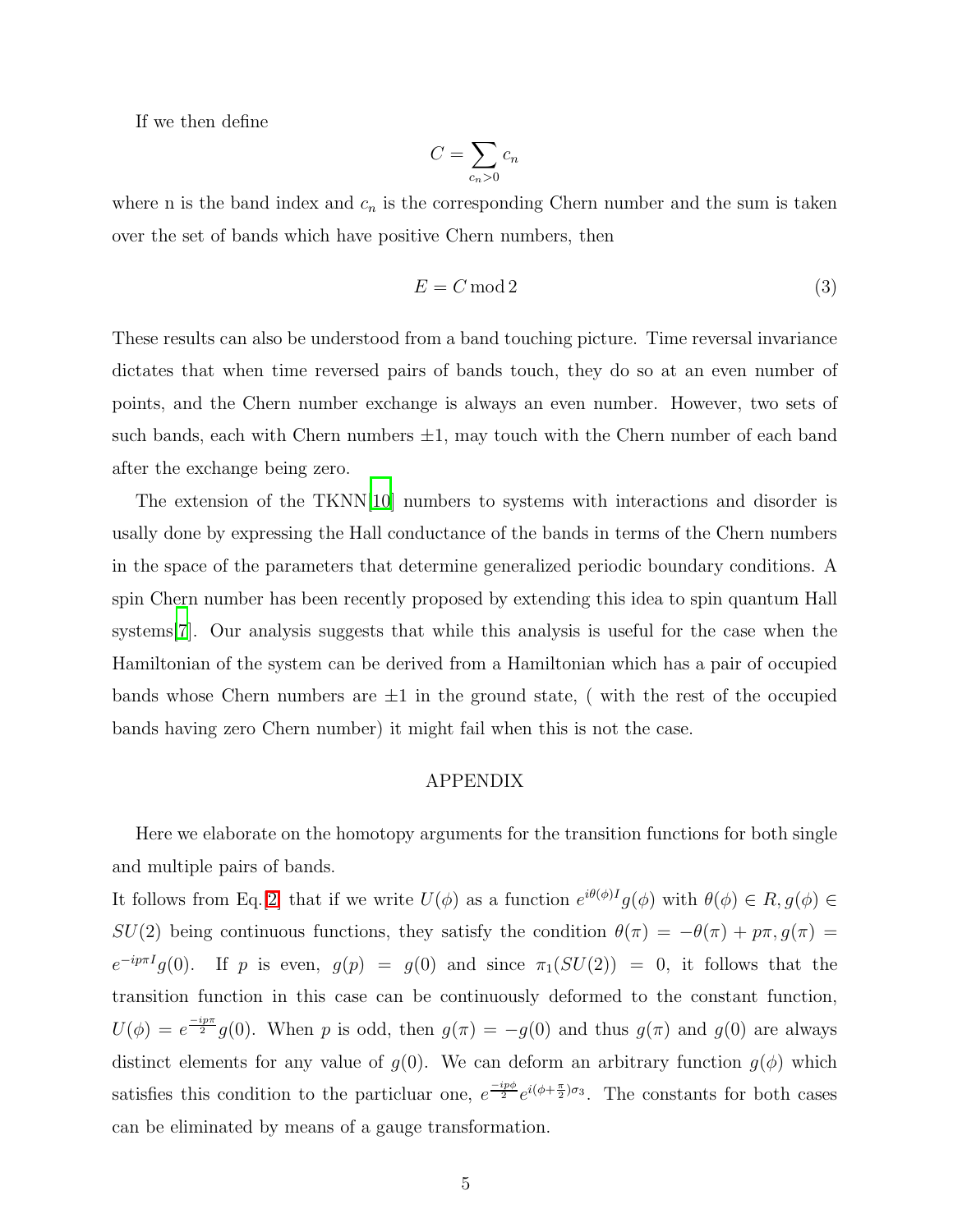To make the connection with the Chern numbers of the bands, note that any transition function which corresponds to bands which have Chern numbers  $n, -n$  can be continuously deformed to the diagonal matrix with entries  $e^{in\phi}$ ,  $e^{-in\phi}$ . It is readily verified that p is equal to  $\pm n$ .

If we have N pairs of bands, with the basis in each region again chosen such that the time reversal operator is  $JK_0\phi$  where J is the matrix whose only nonzero elements are  $J(2i, 2i + 1) = -J(2i + 1, 2i) = 1$  and  $K_0$  the complex conjugation operator as before, the corresponding condition for the continuous functions  $\theta(\phi)$ ,  $g(\phi)$  where the transition functions is  $U(\phi) = e^{i\theta(\phi)}g(\phi)$  is that  $\theta(\pi) = -\theta + \frac{p\pi}{N}$  $\frac{p\pi}{N}$ ,  $g(\pi) = e^{\frac{-ip\pi}{N}} Jg(0)J^{-1}$ . In this case too there are two classes of transition functions corresponding to topologically equivalent band structures, depending on whether  $p$  is odd or even. The even class consists of transition functions which can be continuously deformed to the constant function and the odd class to a a constant multiple of the matrix whose only non zero elements are  $U[1,1](\phi) = e^{i\phi}, U[2,2](\phi) = e^{-i(\phi+\pi)}, U[i,i] = 1, i \neq 1,2$ . In this case again, it is easy to verify that the two classes of vector bundles can be labeled by the  $Z_2$  index, E.

I would like to thank Prof. Sheldon Katz, Prof. Michael Stone and Prof. Shivaji Sondhi for useful and stimulating discussions and helpful suggestions and the University of Illinois Research Board for support. I would also like to thank Prof. Katz for explaining various aspects of Ref.[\[6](#page-6-1)] and twisted KR theory and Dr. S. K. Roy and Dr. Kumar Raman for valuable suggestions.

I would also like to acknowledge Prof. Joel Moore and Prof. Leon Balents for their constructive reading of version 1 of this preprint [\[14](#page-6-9)] and their suggestions on including details of the topological arguments which now form the appendix. I would also like to draw the reader's attention to Ref.[\[15](#page-6-10)] which addresses the problem from a different point of view.

- <span id="page-5-0"></span>[1] B. A. Bernevig and S. C. Zhang, Phys. Rev. Lett 96, 106802
- <span id="page-5-1"></span>[2] C.L. Kane and E.J.Mele, Phys. Rev. Lett 95,226801 (2005).
- <span id="page-5-2"></span>[3] X. L. Qi, Y. S. Wu and S. C. Zhang, [cond-mat/0505308](http://arxiv.org/abs/cond-mat/0505308) (2005).
- <span id="page-5-3"></span>[4] R. Roy, [cond-mat/0603271](http://arxiv.org/abs/cond-mat/0603271) (2006).